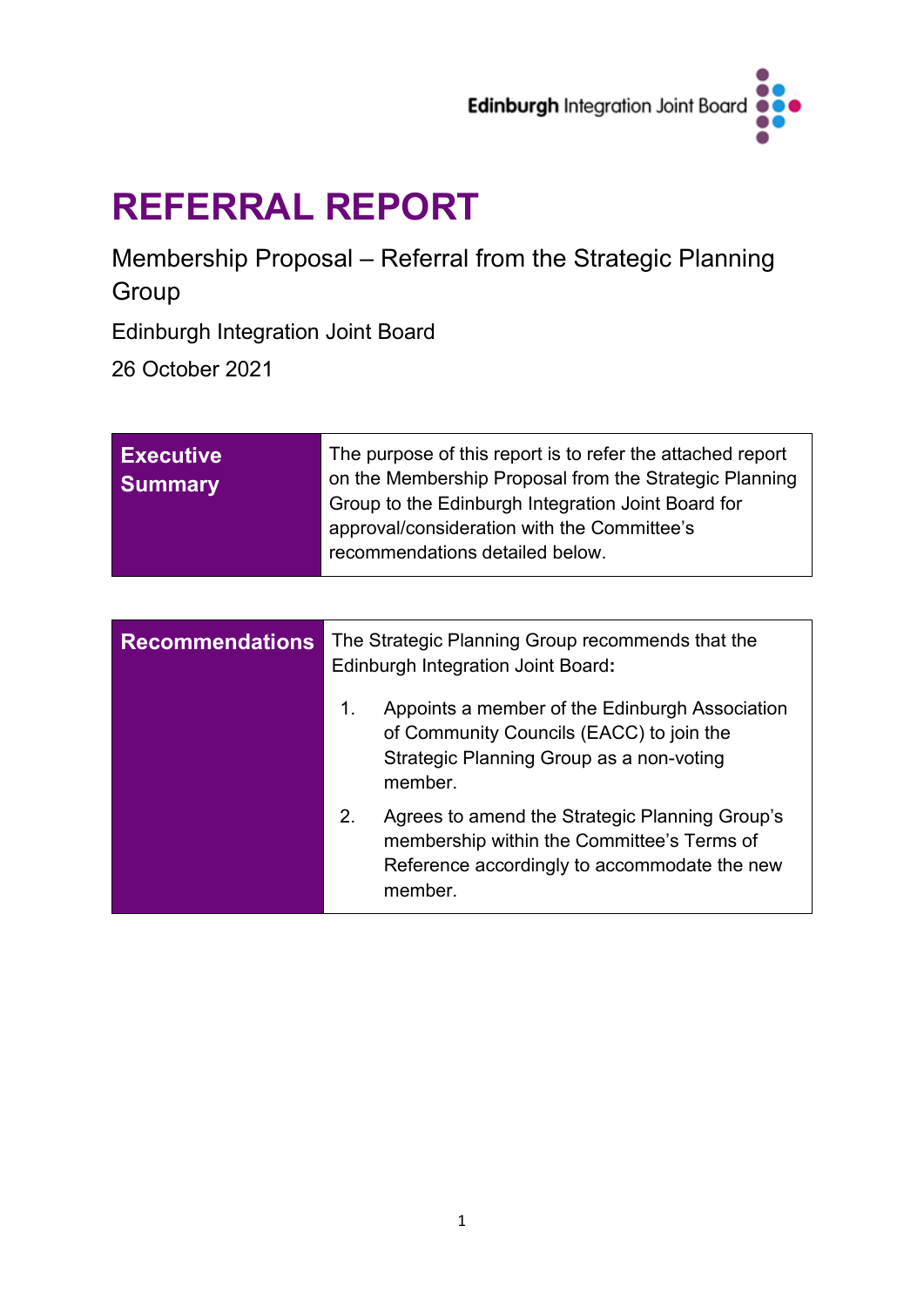

## **Terms of Referral**

- 1. The Strategic Planning Group on 18 August 2021 considered a report on a Membership Proposal, which sought views from members on a representative of the Edinburgh Association of Community Councils (EACC) joining the Committee.
- 2. During consideration of the report, the Committee discussed the following:
	- The important role the EACC play in the development of communities across the city.
	- The engagement already undertaken between the Chair and Vice Chair of the Edinburgh Integration Joint Board, who have met with senior members of the EACC on two formal occasions over the past year, with further engagements planned on a six-monthly basis.
	- The positive impact and fresh, alternative points of view an EACC member could bring to discussion at the SPG.

The Committee also noted the legal/risk implications in the report; as there was currently no vacancy for an EACC member on the Committee's membership within the Terms of Reference, these would have to be updated to reflect the addition of the member if approved. The Committee's Terms of Reference would be updated as follows;

"Other Attendees at the Committee shall be appointed by the IJB and shall be made up of representatives drawn from the following groups:

- Non-voting members of the IJB
- NHSL Director of Planning
- Health professionals
- Service users of health care
- Carers in health care
- Social care professionals
- Service users of social care
- Carers from social care
- Independent providers of social care
- Staff side representative
- Registered Social Housing organisations